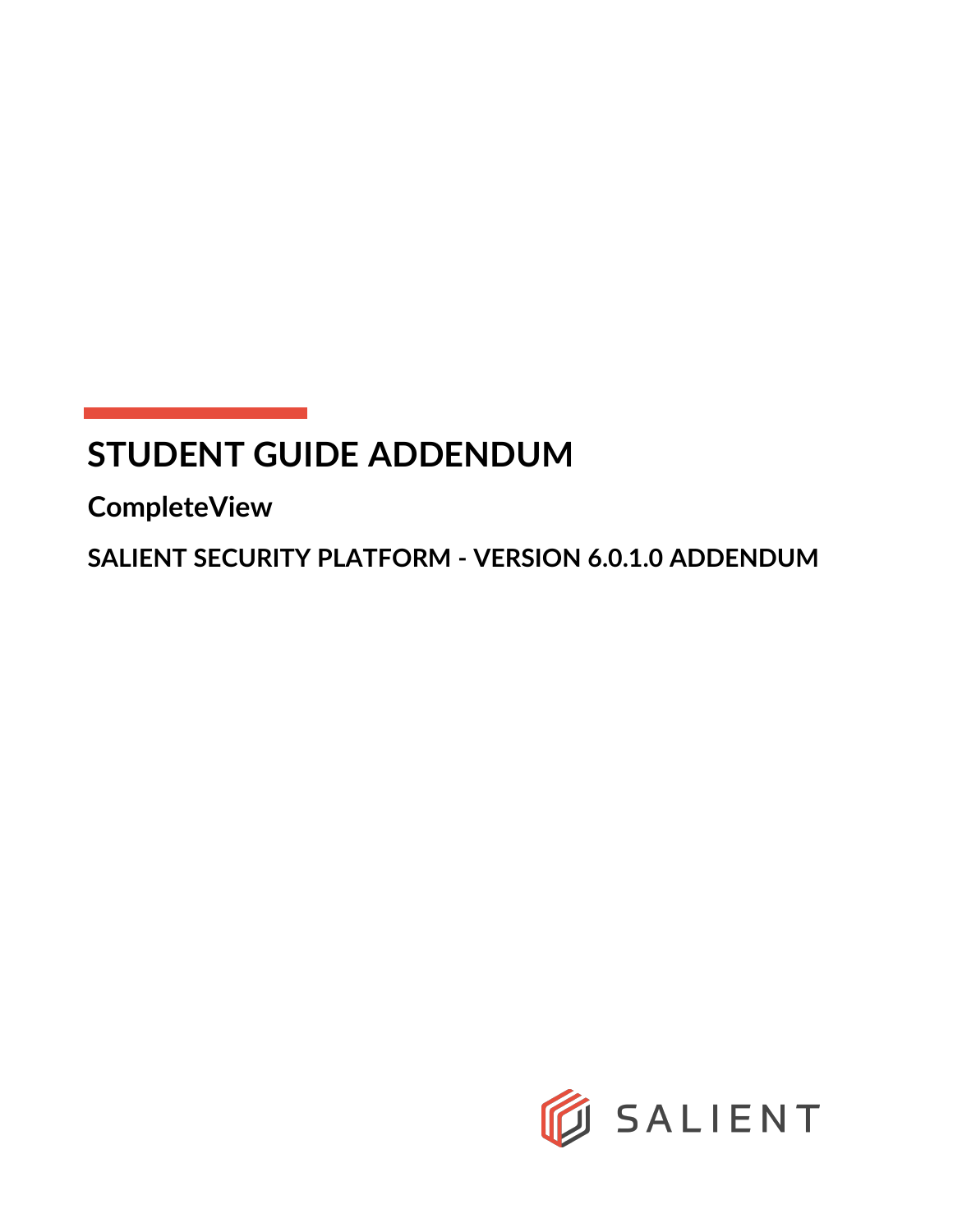# **Table of Contents**

| Changing a recording Server Region <b>Manual Access 2018</b> 2014 2014 |
|------------------------------------------------------------------------|
|                                                                        |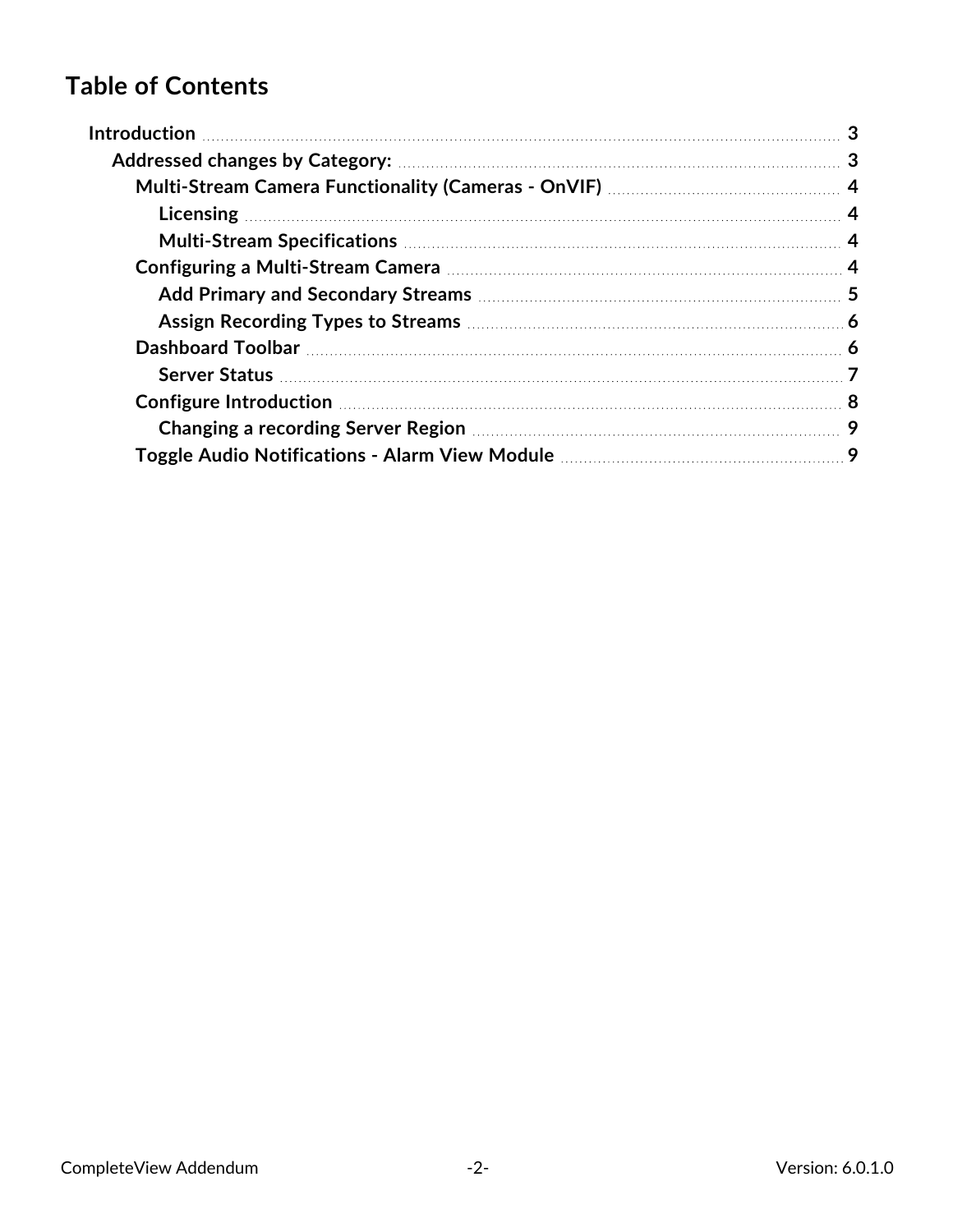# <span id="page-2-0"></span>**Introduction**

This training addendum highlights the major changes and additions to the CompleteView VMS software with the release of CompleteViewVersion 6.0.1.0.

# <span id="page-2-1"></span>**Addressed changes by Category:**

| <b>Cameras - ONVIF</b>           | • Multi-Stream Camera Functionality      |
|----------------------------------|------------------------------------------|
| <b>Dashboard - Server Status</b> | • Dashboard Toolbar<br>• Server Status   |
| <b>Configure Module</b>          | • Locking navigation pane                |
| <b>Recording Servers</b>         | • Changing Recording Server Regions      |
| Alarm View - Audio               | • Toggle audio alarm notification on/off |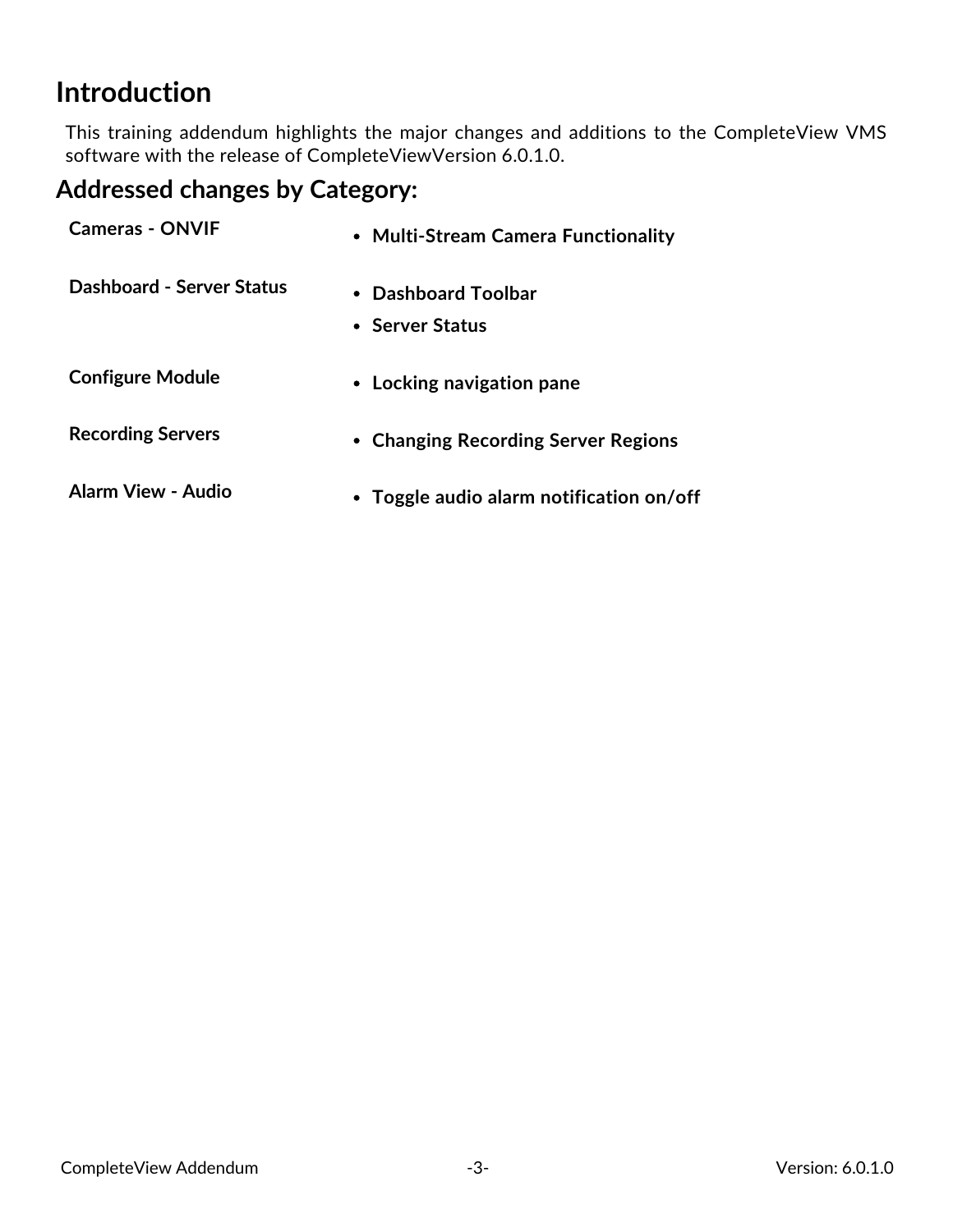# <span id="page-3-0"></span>**Multi-Stream Camera Functionality (Cameras - OnVIF)**

CompleteView can pull up to 3 separate video streams from ONVIF Profile-S compliant cameras capable of multiple streaming profiles. The streams may be assigned to specific recording types (Continuous, Alarm, and Motion) as appropriate for the application. At this time, CompleteView does not support multi-stream functionality on analog, NVR, or encoder-based cameras.

For example, CompleteView can be configured to pull a low resolution, low bandwidth stream from a camera for Continuous recording, but upon either a Motion or Alarm event, automatically begin recording a higher resolution stream from the same camera. This "bump on alarm or motion" functionality allows for greater camera density, maximum conservation of storage space, and reduction of network bandwidth usage while automatically providing a higher resolution stream when necessary.

#### <span id="page-3-1"></span>**Licensing**

<span id="page-3-2"></span>Only one IP license is required for the camera for multi-stream functionality.

#### **Multi-Stream Specifications**

Some cameras come preconfigured with ONVIF users and profiles while some do not. In the latter case, an ONVIF user and ONVIF streaming profiles must be manually created on the camera before CompleteView can be configured to pull multiple streams. Consult your camera's documentation for configuration information. Once the profiles have been set up on the camera, they can be modified within the CompleteView interface.

One or more recording types may be assigned to each stream, but a given recording type may only be assigned once to that camera. For example, the primary stream may have both Continuous and Motion recording types assigned to it, but the secondary stream may only be assigned Alarm recording, as the primary stream takes up the other two recording types.

Recordings from all streams will be stored in the same camera directory and are accessible via standard search functionality and the Playback module within CompleteView. Motion detection, subscription to on-camera events, PTZ operations, and other CompleteView functions will occur only on the primary stream. When viewing a live stream, taking a snapshot will capture the actively viewed stream's frame to match the requested resolution.

<span id="page-3-3"></span>Note: If an ONVIF camera configured for multi-streaming is later switched over to its named driver in CompleteView, some Recording Types checkboxes may remain visible, but be grayed out and non-functional.

### **Configuring a Multi-Stream Camera**

First, verify that an ONVIF user and profiles exist on the camera as described inits documentation. Next, either add the camera as an ONVIF camera as described in the previous section or change its driver in CompleteView to Generic ONVIF.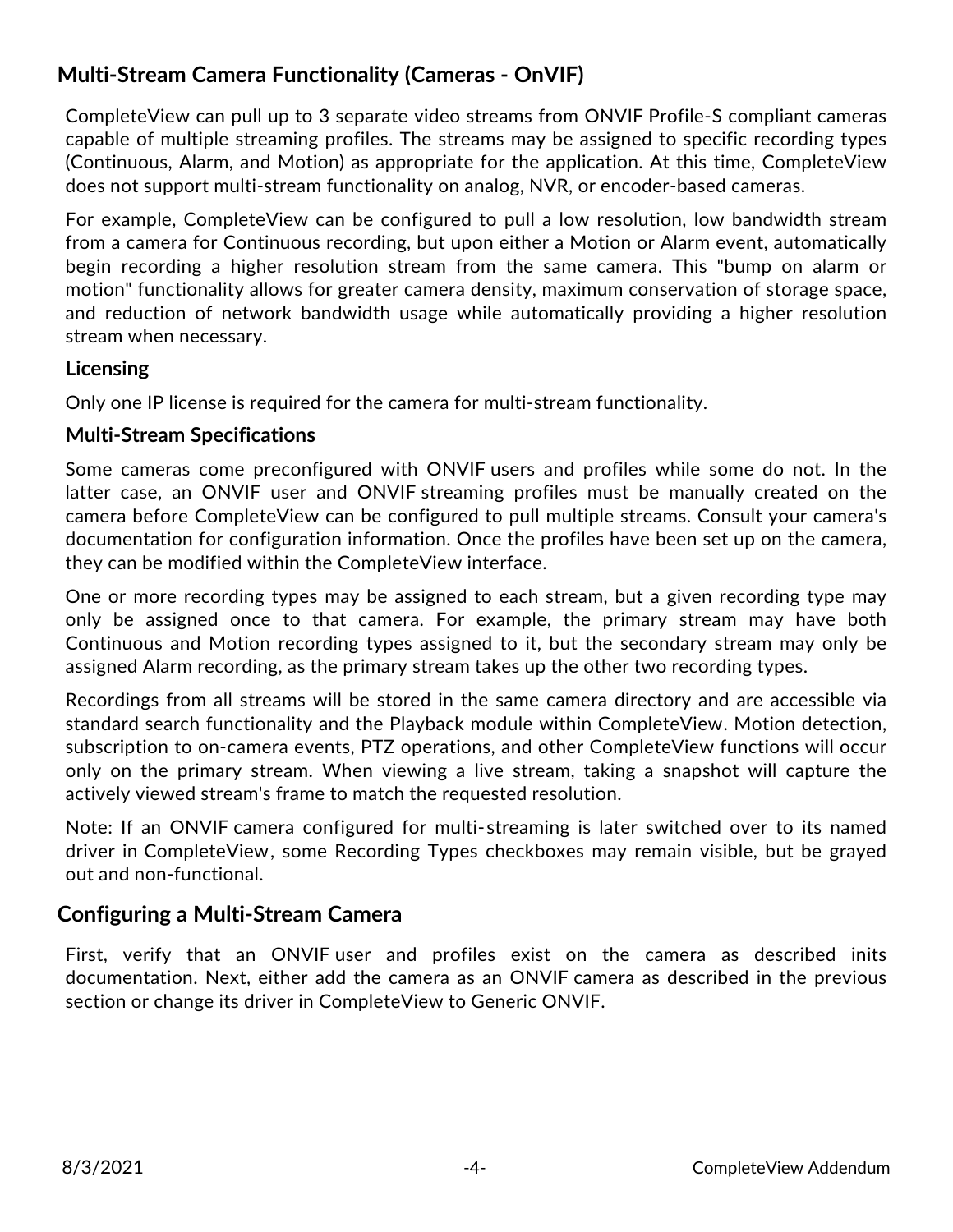#### <span id="page-4-0"></span>**Add Primary and Secondary Streams**

Once the camera is added, perform the following steps to create primary and secondary streams.

#### **Steps:**

**1.** Select primary stream by clicking the 'Set As' dropdown menu and selecting Primary

| <b>CHANNEL</b> | <b>MEDIA PROFILE</b> |                    | <b>COMP</b>  |            |                |         |            |                | <b>ENC PROFILE</b> |                                                      |
|----------------|----------------------|--------------------|--------------|------------|----------------|---------|------------|----------------|--------------------|------------------------------------------------------|
|                |                      | <b>STREAM NAME</b> |              | <b>RES</b> | <b>FPS</b>     | GOV     | BR (KBPS)  | <b>QUALITY</b> |                    | <b>SET AS</b>                                        |
| ٠              | profile_1 h264       | None               | H.264        | 1920x1080  | 30             | 32      | 2147483647 | 70             | Main               | None                                                 |
|                | profile_1 jpeg       | None               | <b>MJPEG</b> | 1920x1080  | 30             | $\circ$ | 2147483647 | 70             | Baseline           | None                                                 |
|                | <b>Motion Record</b> | None               | H.264        | 1920x1080  | 15             | 30      | 2147483647 | 70             | High               | None                                                 |
|                | Cont Record          | Primary (0)        | H.264        | 640x480    | $\overline{4}$ | 30      | 2147483647 | 70             | <b>Baseline</b>    | Prima<br>$\checkmark$                                |
|                |                      |                    |              |            |                |         |            |                |                    | <b>Primary</b><br>$\mathcal{P}$<br>Secondary<br>None |

**2.** Select secondary stream by clicking the Set As dropdown menu and selecting Secondary. One primary and up to two secondary streams are supported

| profile_1 h264       | None          | H.264        | 1920x1080 | 30 | 32 | 2147483647 | 70 | Main            | None                  |
|----------------------|---------------|--------------|-----------|----|----|------------|----|-----------------|-----------------------|
| profile_1 jpeg       | None          | <b>MJPEG</b> | 1920x1080 | 30 | 0  | 2147483647 | 70 | <b>Baseline</b> | None                  |
| <b>Motion Record</b> | Secondary (1) | H.264        | 1920x1080 | 15 | 30 | 2147483647 | 70 | High            | Secon<br>$\checkmark$ |
| Cont Record          | Primary (0)   | H.264        | 640x480   | 5  | 30 | 2147483647 | 70 | <b>Baseline</b> | Primary               |
|                      |               |              |           |    |    |            |    |                 | 2                     |

- **3.** If desired, change the Stream Name and adjust the compression, resolution, FPS, GOV, bitrate, Quality, and encoder profile by clicking in the respective cells.
- **4.** Save the profile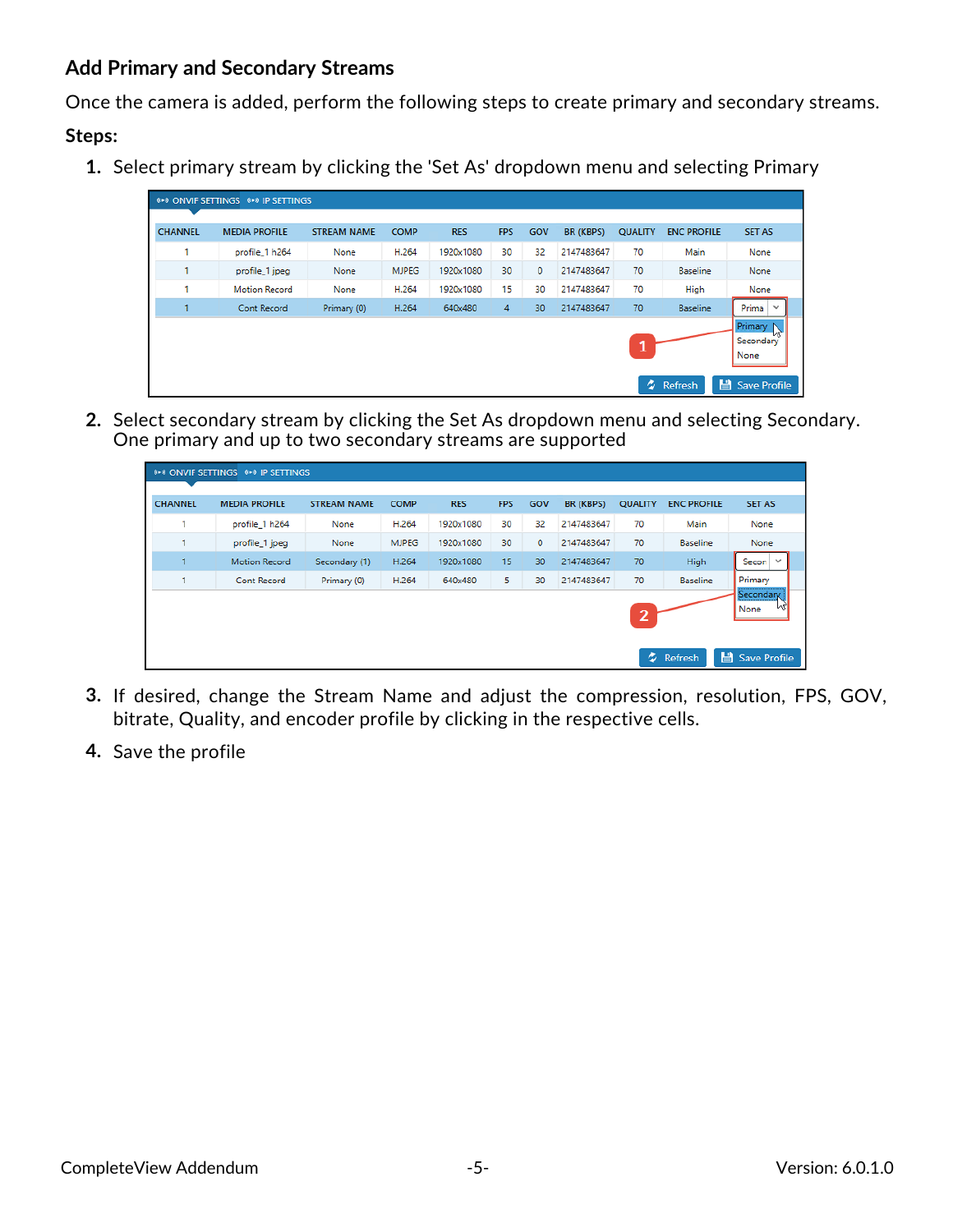#### <span id="page-5-0"></span>**Assign Recording Types to Streams**

Once the primary and secondary streams have been added and configured, follow the steps below to assign the recording types.

**Steps:**

- **1.** Select the Stream from the dropdown menu of the Media Properties window
- **2.** Select the Recording Type(s)
- **3.** Save the Configuration

| <b>INICORN LIVELINITIES</b> |                       |                                        |            |              |                      | <b>Filling</b> (v)            |
|-----------------------------|-----------------------|----------------------------------------|------------|--------------|----------------------|-------------------------------|
| <b>Stream Properties</b>    |                       |                                        |            |              | 1                    | Primary (0)<br>Secondary (150 |
| <b>Stream Name</b>          | Primary (0)           | Stream Type                            | Primary    | $\checkmark$ | Token Name profile1  |                               |
| <b>Video Properties</b>     |                       |                                        |            |              |                      |                               |
| <i><b>Resolution</b></i>    | 640x480               | <b>GOV Length</b>                      | 30         | $\checkmark$ | Bitrate (Kbps)       | 2147483647                    |
| <b>FPS</b>                  | $\sim$<br>4           | <b>Bitrate Control</b>                 |            | $\sim$       | Quality              | 70<br>$\sim$                  |
| <b>Video Compression</b>    |                       | <b>Recording Types</b>                 |            |              | <b>Audio Options</b> |                               |
| From Camera                 | H.264<br>$\sim$       | ✓                                      | Continuous |              |                      | Enable                        |
| <b>Stream As</b>            | MPEG4<br>$\checkmark$ |                                        | Alarm      |              | ource                | $\checkmark$<br>Camera        |
|                             | Recompi               | $\overline{2}$                         | Motion     |              |                      |                               |
| <b>Additional Settings</b>  |                       |                                        |            |              |                      |                               |
| <b>Time Zone</b>            |                       | (UTC-06:00) Central Time (US & Canada) |            | $\checkmark$ |                      | <b>On-Demand Camera</b>       |
|                             |                       |                                        |            |              |                      |                               |

<span id="page-5-1"></span>Repeat the steps above for the secondary stream(s).

# **Dashboard Toolbar**

The toolbar resides at the top right corner of the Dashboard Task screen. The icons open one of four screens.

- **1. Server Status** displays the status of all Recording Servers attached to the current Management Server (see below for more details)
- **2. Server Overview** presents the Dashboard screen
- **3. Search Video** launches playback for video retrieval
- **4. Search Events** presents a list of motion, alarm, etc., events for playback
- **5. Export Queue** displays a list of videos marked for export
- **6. Menu** presents the following options:
	- **a. Reset Layout** returns the layout to its default state
	- **b. Settings** displays video stream options, detailed below
	- **c. About** displays the version information for CompleteView
	- **d. Logout** logs out of the client



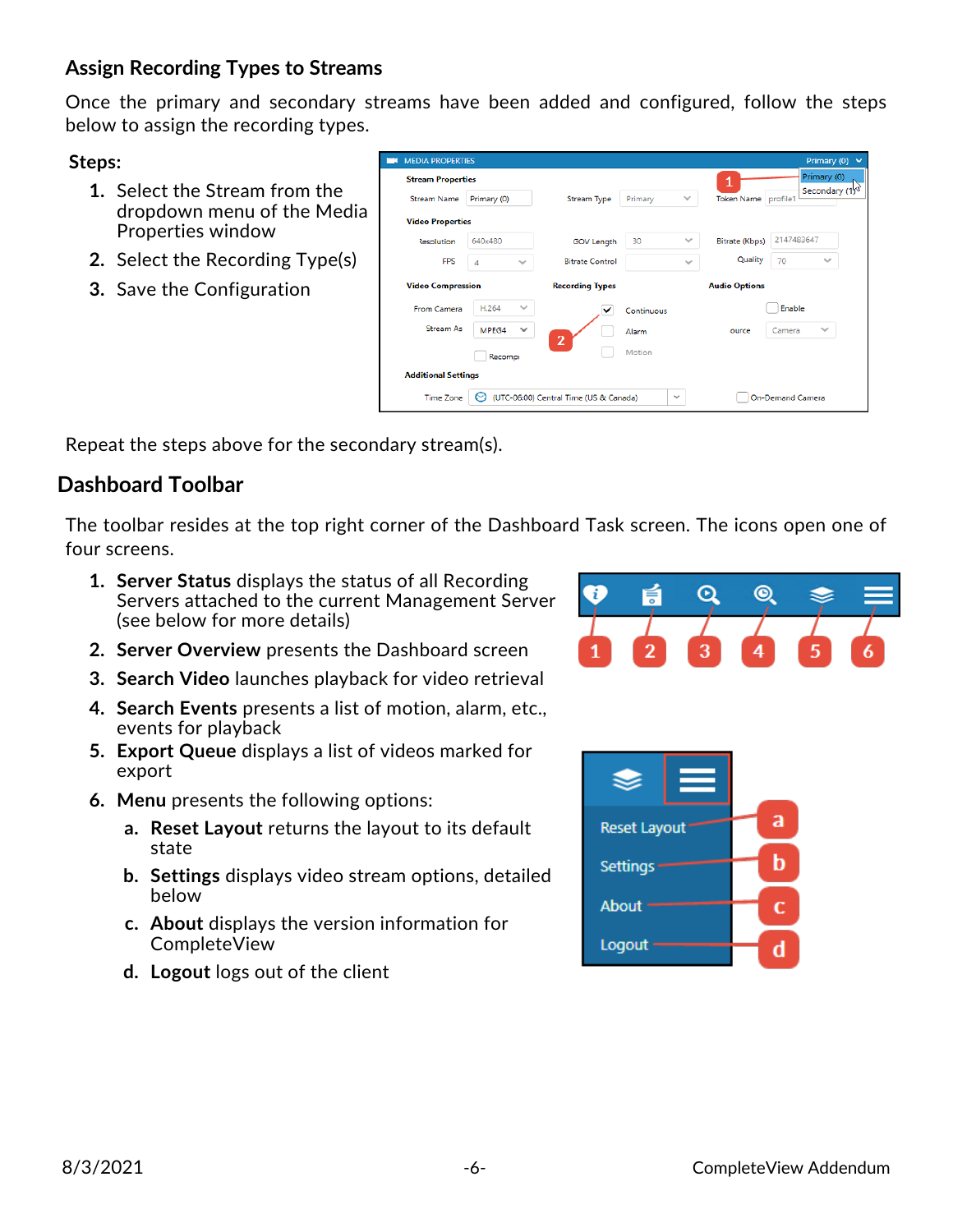#### <span id="page-6-0"></span>**Server Status**

| L €                  | <b>RECORDING SERVER STATUS</b> |                |                |                 |                |                              |                                          |
|----------------------|--------------------------------|----------------|----------------|-----------------|----------------|------------------------------|------------------------------------------|
| Q                    | Search                         |                |                |                 |                |                              | <b>Unselect All</b><br><b>Select All</b> |
| <b>SELECT</b>        | <b>SERVER</b>                  | <b>ADDRESS</b> | <b>VERSION</b> | <b>STATUS</b>   | <b>CAMERAS</b> | <b>VOLUMES</b>               | <b>LAST UPDATED</b>                      |
| ☑                    | <b>RS-T1</b>                   | 10.0.0.225     | 6.0.0.55       | Issues detected | $\bullet$      | ☎                            | 6/24/2021 5:25:35 PM                     |
| $\boxed{\mathbf{z}}$ | $RS-T2$                        | 10.0.0.226     | 6.0.0.55       | Good            | $\sim$         | CV.                          | 6/24/2021 5:25:35 PM                     |
| ☑                    | RS-T3                          | 10.0.0.227     | 6.0.0.55       | Issues detected | ☎              | ☞                            | 6/24/2021 5:25:35 PM                     |
| $\boxed{\mathbf{v}}$ | $RS-T4$                        | 10.0.0.228     | 6.0.0.55       | Good            | l v            | (✓                           | 6/24/2021 5:25:35 PM                     |
|                      |                                |                |                |                 |                |                              |                                          |
|                      |                                |                |                |                 |                |                              |                                          |
|                      |                                |                |                |                 |                | <b>Scan Selected Servers</b> | <b>Scan All Servers</b>                  |

Selecting the Server Status icon will present a list of all Recording Servers currently attached to the deployment's Management Server. Either select the desired servers and click Scan Selected Servers or click Scan All Servers. The server list is searchable and sortable.

| <b>Status Color</b> | Meaning(s)                                                                                                                                                                             |
|---------------------|----------------------------------------------------------------------------------------------------------------------------------------------------------------------------------------|
| Green               | Good - Server is online, no issues found                                                                                                                                               |
| Yellow              | Issues detected - Server is online, issues with either cameras or volumes found                                                                                                        |
| Red                 | Scan error - Server is online, internal error when scanning for issues<br>Unable to connect - Could not connect. Usually indicates the server is<br>offline.                           |
| <b>Black</b>        | Not yet connected - The server has not been scanned<br>Pending scan - Scanning in process<br>Scan interrupted - The scanning process was interrupted, and results may be<br>incomplete |

The Cameras and Volumes columns will display either a red X or a green checkmark. Cameras are flagged if not recording to disk due to being disabled, sync lost, or a recording failed error. A volume is flagged if it is offline or if no free space is available.

Double-clicking a listed Recording Server will display its Dashboard.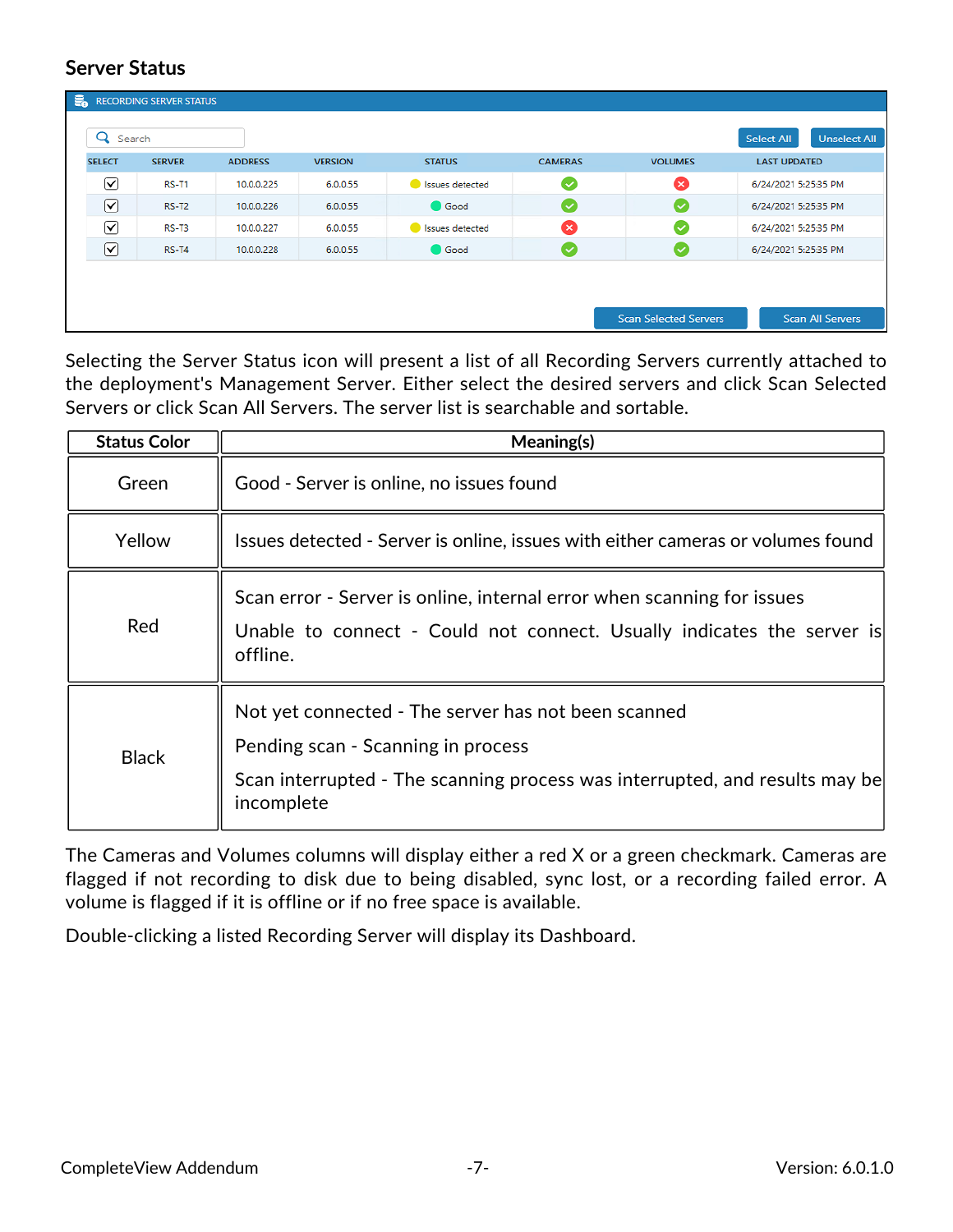### <span id="page-7-0"></span>**Configure Introduction**

The Configure Task is divided into four subpanels: Common Settings, Recording Servers, Views/Maps, and Users/Groups. Each subpanel has been designed and labeled to clearly identify its purpose. From here, administrators may adjust the settings for each of those areas of functionality.

The Navigation Pane within the Configure module may be locked to prevent changes. Select the lock icon to lock and unlock the Navigation Pane. When the navigation pane is locked, nothing can be added, moved, or deleted.



Configuration Menu.

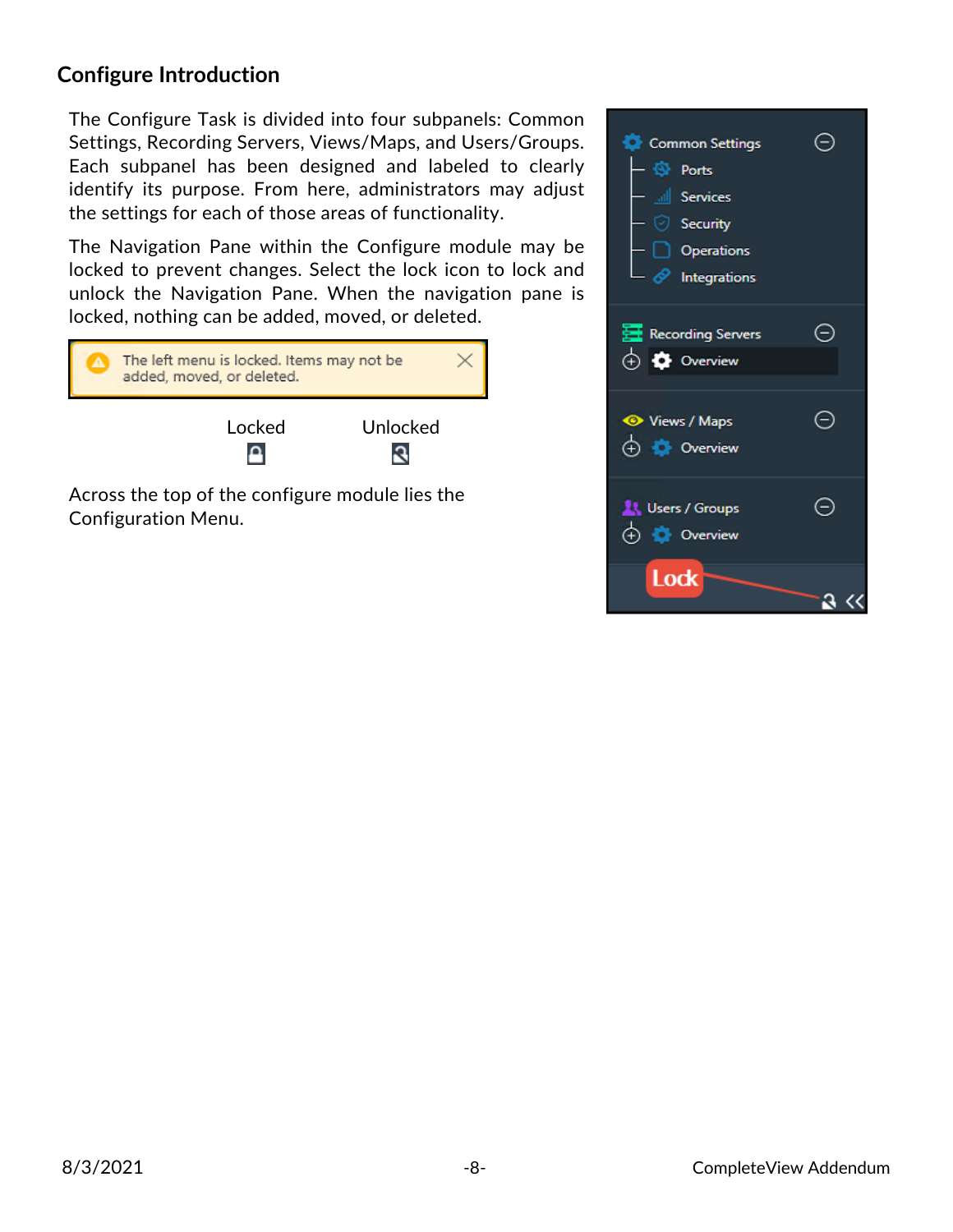### <span id="page-8-0"></span>**Changing a recording Server Region**

A Recording Server's region may be changed after the original assignment. Recording servers may be dragged and dropped anywhere within the regions and sites hierarchy. Additionally, Recording Server regions may be assigned and changed from the recording server overview screen.

#### **Steps:**

- **1.** Select Overview from the Recording Servers panel of the Navigation Pane
- **2.** In the Recording Server Overview screen, select the region dropdown for the server
- **3.** Select the new region
- **4.** Save the configuration

|                       |                             | <b>Fo</b> SERVERS |           | $\bullet$   | <b>CAMERAS</b>              |                                | <b>DE VOLUMES</b> | 資                            | <b>ALARMS</b>  | 侖                    | <b>TRIGGERS</b> | 园 LICENSES              |                    |                |            |
|-----------------------|-----------------------------|-------------------|-----------|-------------|-----------------------------|--------------------------------|-------------------|------------------------------|----------------|----------------------|-----------------|-------------------------|--------------------|----------------|------------|
| Q<br>Search           | $\mathbf{2}$                |                   |           |             | <b>User Name</b>            |                                | $\checkmark$      |                              |                |                      | Apply           |                         | <b>Disable</b>     | Enable         | Select All |
| <b>ENABLE</b>         | <b>REGION</b>               | <b>NAME</b>       |           | <b>HOST</b> | USER                        | <b>PASSWORD</b>                | <b>LEGACY</b>     | <b>TIME ZONE</b>             | <b>EDITION</b> | IP ALLOCATED IP USED |                 | <b>ANALOG ALLOCATED</b> | <b>ANALOG USED</b> | <b>VERSION</b> |            |
| ☑                     | Austin                      | RS-T1             |           | 10.0.0.225  | admin                       | $\bullet\bullet\bullet\bullet$ |                   | <b>Central Standard Time</b> | Enterprise     | 18                   | ь               | 12                      | $\circ$            | 6.0.0.55       |            |
| $\boldsymbol{\nabla}$ | Overview $\vert \vee \vert$ | $RS-T2$           |           | 10.0.0.226  | admin                       | $\bullet\bullet\bullet\bullet$ |                   | <b>Central Standard Time</b> | Enterprise     | 18 <sup>1</sup>      | $\circ$         | 12                      | $\circ$            | 6.0.0.55       |            |
| ☑                     | Overview                    |                   | Iгз       | 10.0.0.227  | admin                       | 0000                           |                   | <b>UTC</b>                   | Enterprise     | 18                   | $\overline{2}$  | 12                      | $\circ$            | 6.0.0.55       |            |
| $\boxed{\mathbf{S}}$  | <b>USA</b>                  |                   | Louisiana |             | $\blacktriangleright$ admin | $\bullet\bullet\bullet\bullet$ |                   | <b>UTC</b>                   | Enterprise     | 18                   | $\circ$         | 12                      | $\bullet$          | 6.0.0.55       |            |
|                       | Oklahoma                    |                   |           | ٠           |                             |                                |                   |                              |                |                      |                 | $+$ Add                 | X Remove           |                |            |
|                       |                             |                   | Texas     |             | Austin                      |                                |                   |                              |                |                      |                 |                         |                    |                |            |
|                       | з                           |                   |           |             | San Antonio                 |                                |                   |                              |                |                      |                 |                         |                    |                |            |

# <span id="page-8-1"></span>**Toggle Audio Notifications - Alarm View Module**

On the right side of the Main Menu Bar is the Toggle Audio Notification icon. Selecting this icon will toggle audio notifications for alarms and motion on and off. The alarm and motion tones use windows chime sounds, and can not be modified at this time. Audio notifications are on by default.

The audio icon indicates the status of audio notifications:

#### **Notifications On Notifications Off**